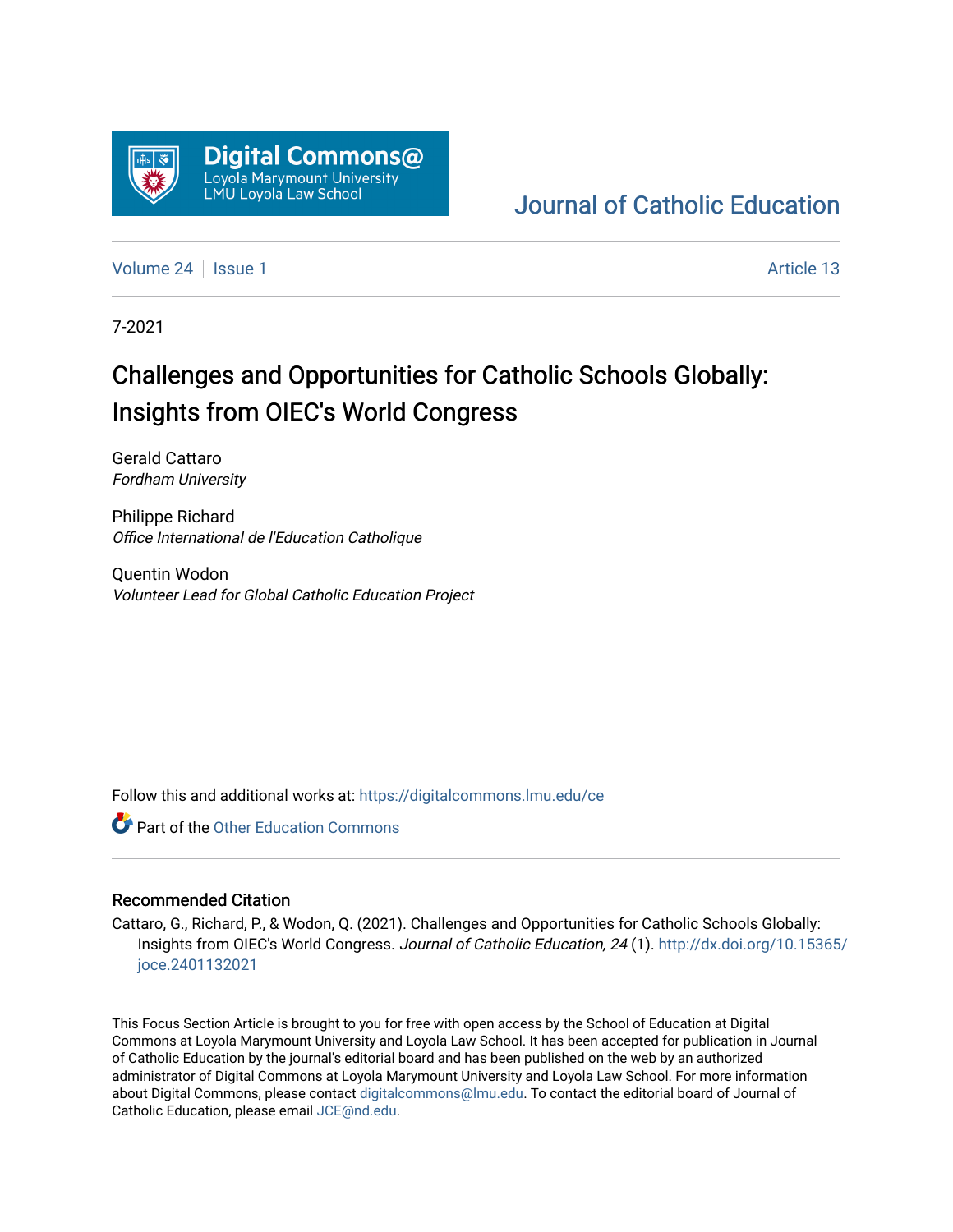*Journal of Catholic Education* Spring 2021, Volume 24, Issue 1, 239-[251](#page-13-0) This work is licensed under CC BY 4.0.  $\left(\begin{matrix} \mathbf{c} \\ \mathbf{c} \end{matrix}\right)$ <https://doi.org/10.15365/joce.2401132021>



# **Challenges and Opportunities for Catholic Schools Globally: Insights from OIEC's World Congress**

Gerald M Cattaro<sup>1</sup>, Philippe Richard<sup>2</sup> and Quentin Wodon<sup>3</sup>

**Abstract:** Every four years, the International Office of Catholic Education (OIEC in French) organizes its World Congress as an opportunity for participants — including school teachers and principals, to share their experiences and achievements, as well as the challenges they face. In June 2019, the Educatio Si Congress took place in New York in partnership with Fordham University. The theme of the Congress was "Educating to fraternal humanism to build a civilization of love." The closing plenary was held at the United Nations to highlight the contribution of Catholic schools to the fourth Sustainable Education Goal (SDG4), namely ensuring inclusive and equitable quality education and promoting lifelong learning opportunities for all. This symposium comprises of selected contributions made at the congress, with a focus on the opening plenary at the Church of St Paul the Apostle and the closing plenary at the United Nations.

M ore than 570 delegates from 80 countries attended the World Congress of the International Office of Catholic Education (OIEC or *Office International de l'Education Catholique* in French) in New York in June 2019. OIEC is the international organization that represents Catholic education at the pre-primary, primary, and secondary levels with international agencies. It also provides a forum for exchange and learning between national Catholic education associations. The event takes place every four years and is a great opportunity to share insights on the challenges and opportunities faced by Catholic schools globally. The aim of this symposium in the Focus section of the *Journal of Catholic Education* is to share some of the

<sup>1</sup> Fordham University

<sup>2</sup> Office International de l'Education Catholique (OIEC)

<sup>3</sup> Volunteer lead for the Global Catholic Education Project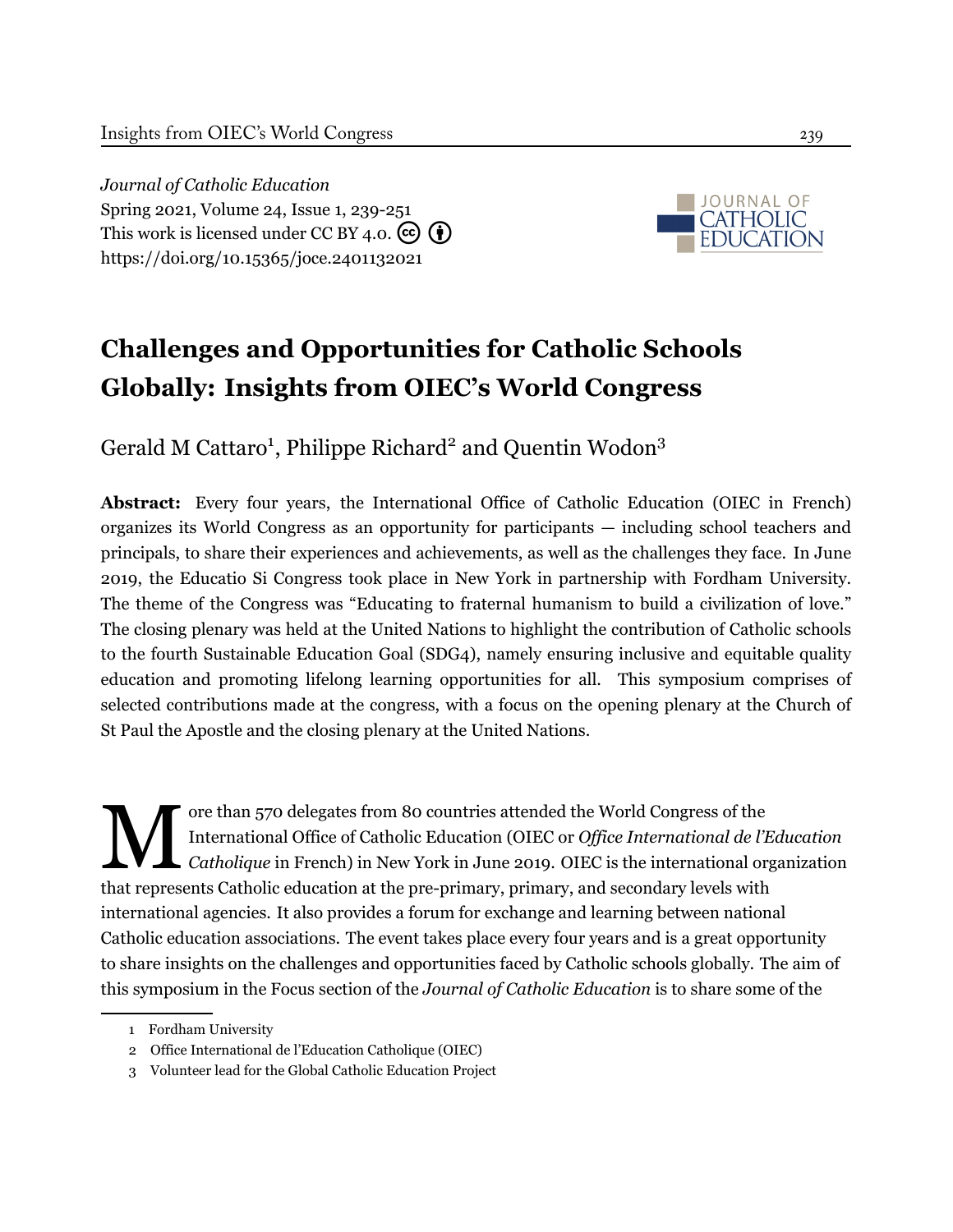insights gained at the Congress through a selection of contributions from various speakers. Catholic and other faith-based schools are effectively delivering education to tens of millions children and youth globally, yet ways of sharing how this is done, what is working well, and what may need to be improved are lacking. In a small way, we hope that the contributions in this symposium will help fill the gap. Some of these contributions and other articles based on the Congress are also available in the *Educatio Si* Bulletin on OIEC's website.

This introduction to the symposium consists of three main sections. The first section focuses on messages from the Magisterium, and especially the video message from Pope Francis at the closing plenary for the Congress held at the United Nations. In addition, this symposium also includes the address from Archbishop Zani, the Secretary of the Congregation for Catholic Education, also at the closing plenary at the United Nations, which echoes many of the themes of Pope Francis's message.

The second section of this introduction discusses some of the challenges and opportunities faced by Catholic schools globally. Four articles are included in this symposium on these challenges and opportunities. The first article is the opening keynote by Augusta Muthigani, the President of OIEC at the time of the Congress. The next two articles are by Quentin Wodon, on some of the challenges faced by Catholic schools in, respectively, the global south and developing countries, and their implications. The last article is by Agbonkhianmeghe Orobator on the prophetic message of *Laudato Si* which served as a source of inspiration for the Congress. A wide range of other contributions were made at the Congress by school teachers, principals, and administrators from all corners of the world. While these contributions cannot be included here for lack of space, some of the innovations implemented in Catholic schools mentioned at the closing plenary at the United Nations are briefly mentioned.

The last section may be the most important in terms of providing guidance for Catholic schools as well as OIEC itself for the next four years. The Congress took place within the framework of Agenda 2030 and SDG4 (ensuring inclusive and equitable quality education and promoting lifelong learning opportunities for all) and the vision articulated by in *Laudato Si* ([Francis](#page-13-1), [2015](#page-13-1)) to develop a new paradigm of Catholic education that is inclusive, open to dialogue, aware of climate change, and committed to integral human development as a source of hope for the world today. The issue of preventing abuse of minors was also considered. Other topics such as the Christian identity of Catholic schools, the ability to serve the poor, the safeguarding of the "Common House," the constructive presence within international organizations, the definition of new pedagogical resources, and the synergy between formal and non-formal education were all discussed through Labs. Based on these exchanges, eight commitments were made by participants. These commitments are spelled out in the last section of this introduction.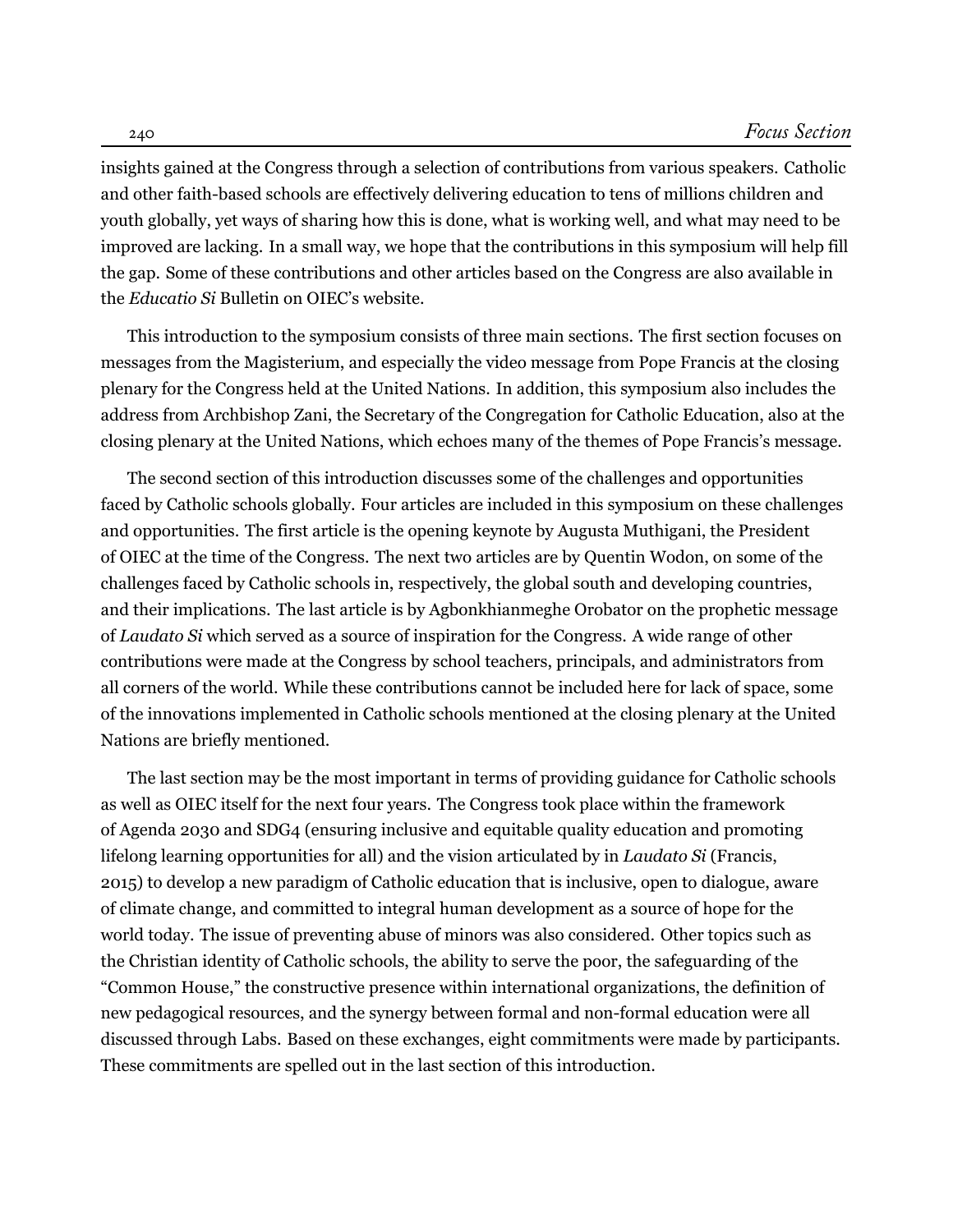#### **Messages from the Magisterium**

Providing a diverse blend of culture, faith, and pedagogy, Catholic schools are at the service of the global community. The World Congress was a true mirroring of the words of St. Pope John Paul II (1979) who wished to "sow courage, hope, and enthusiasm abundantly in the hearts of all those many diverse people who are in charge of religious instruction and training for life in keeping with the Gospel" (para 2). The diversity of attendees was magnified by presenters on the panel at the United Nations who paralleled the scope and influence of the Catholic Schools in their respect for culture, diversity, and dignity.

In his video message, Pope Francis thanked all those present for their work in Catholic education. He highlighted some of the challenges currently facing the schools, as well as ways to attend these challenges by encouraging the possibilities of encounter. His message reflected his pedagogical signature fostering a hermeneutics of dialogue, as he posed a particular challenge for continued dialogue and outreach to go out to those on the periphery. The Pope referenced *Gravissimum Educationis* (Paul VI, 1965) stating that men and women of every race, condition, and age, given their dignity as a person, have the inalienable right to an education. He also stressed that youth need to be equipped with the necessary means to contribute to the common good and participate in society.

He spoke at length of the need to revive an authentic humanism in education and counseled that one of the greatest difficulties facing education is the current deconstructed version of humanism. This he stated is in part due to consumerism that overwhelms common values and treats human beings as mere machines or economic instruments. Such consumerism also leads to the "dictatorship of results."

Echoing the Holy Father, Archbishop Vincenzo Zani stated that The Church, through education, has a responsibility and opportunity to promote a new paradigm regarding the human being and society, opening hearts where there is despair, and fostering community. Msgr. Zani considered in his address at the closing plenary for the Congress three fundamental perspectives for Catholic education, all mentioned in the encyclical letter *Populorum Progressio* of Paul VI and which have been present in the teachings of successive pontiffs. The first perspective is the need to build a new civilization and the idea that "the world suffers due to lack of thought." The second perspective is the idea that "there is no true humanism but in the opening to the Absolute." The third perspective is the idea that at the origin of injustice there is a lack of fraternity. The second Vatican Council stated that "true education should promote the formation of the human person both in view of its ultimate purpose and for the good of different societies." This invitation of the Council Fathers is still very current, Msgr. Zani argued, and is directed especially to those who have positions of responsibility in the world of education.

<sup>0</sup> This section is adapted from a contribution by Gerald Cattaro to the Winter 2020 issue of *Educatio Si Bulletin*.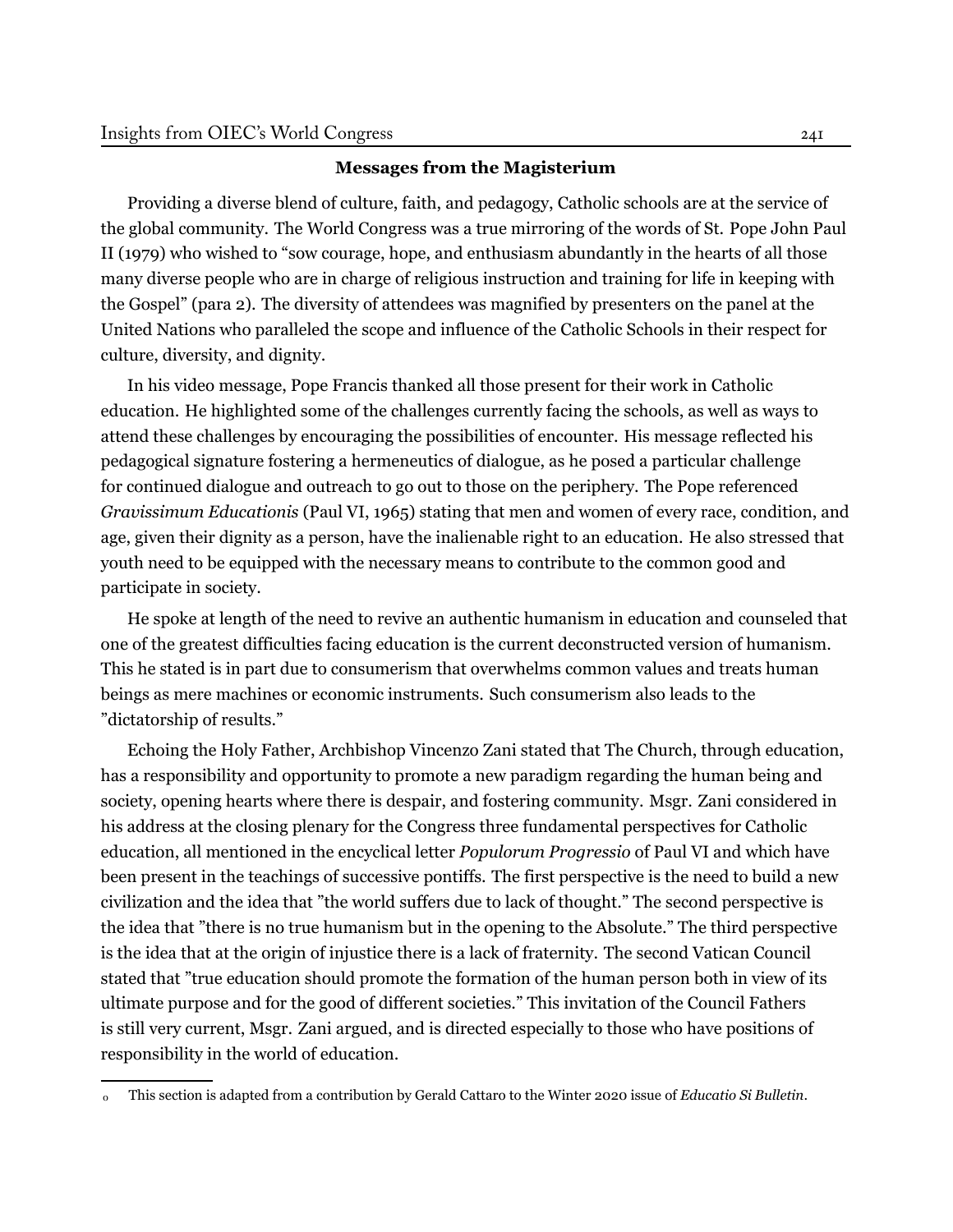Msgr. Paolo Rudelli, Permanent Observer of the Holy See to the Council of Europe, who also spoke at the closing plenary at the United Nations at that time and currently Apostolic Nuncio to Burkina Faso, underlined the notion of fraternity. Authentic human development, he stated, is fraternal and no one should be left behind. He went on to say that Catholic education is open to the universality of knowledge, the full development of each person, and open to dialogue with different religions and traditions. He asserted that a turn to Catholic education would embrace one's full humanity and lead one to defend the rights of all ([Permanent](#page-13-2) Observer Missions of the Holy See to the United [Nations,](#page-13-2) [2019\)](#page-13-2).

Pope Francis called in September 2019 for a Global Pact to create a global change of mentality through education. In that message, he reveals that the educational process is in need of repair Thus a global educational pact is needed to educate towards a new humanism in universal solidarity. Educating young people in fraternity and learning to overcome divisions and conflicts and promote hospitality, justice and peace is what the Pope calls us to do, citing the African proverb that it takes a village to educate a child.

Only through a dramatic change in the educational pact, that is a global initiative, will the village be established. The Pope calls for a global pact to create such a village and foster a new humanism that is to heal the "horizontal fracture" between men of different cultures, religions, and backgrounds. A Global pact could also heal the fracture between man, society, nature, and the environment in the face of an "urgent need" to create an ecological citizenship which is based on sustainability and an austere responsibility. Impassioned with this mantle of hope for the future, Pope Francis has invited everyone who cares about the education of the young generation to be part of such a Global Pact, to create a global change of mentality through education (Permanent Observer Mission, 2019). Due to the coronavirus crisis, the Global Pact meeting was postponed from May 2020 to a subsequent date, but the aims remain the same. The Pope states:

For this reason, I look forward to meeting in Rome all of you who, in various ways and on every level, work in the field of education and of research. I encourage you to work together to promote, through a global compact on education, those forward-looking initiatives that can give direction to history and change it for the better. I join you in appealing to authoritative public figures in our world who are concerned for the future of our young people, and I trust that they will respond to my invitation. I also call upon you, dear young people, to take part in the meeting and to sense your real responsibility for the building of a better world. ([Francis,](#page-13-3) 2019, para. 9)

Reinventing the Global Compact on Education provides a kairos moment for Catholic schools so that together with the Holy Father we can say that Catholic schools will rekindle our dedication for and with young people, renewing our passion for a more open and inclusive education, including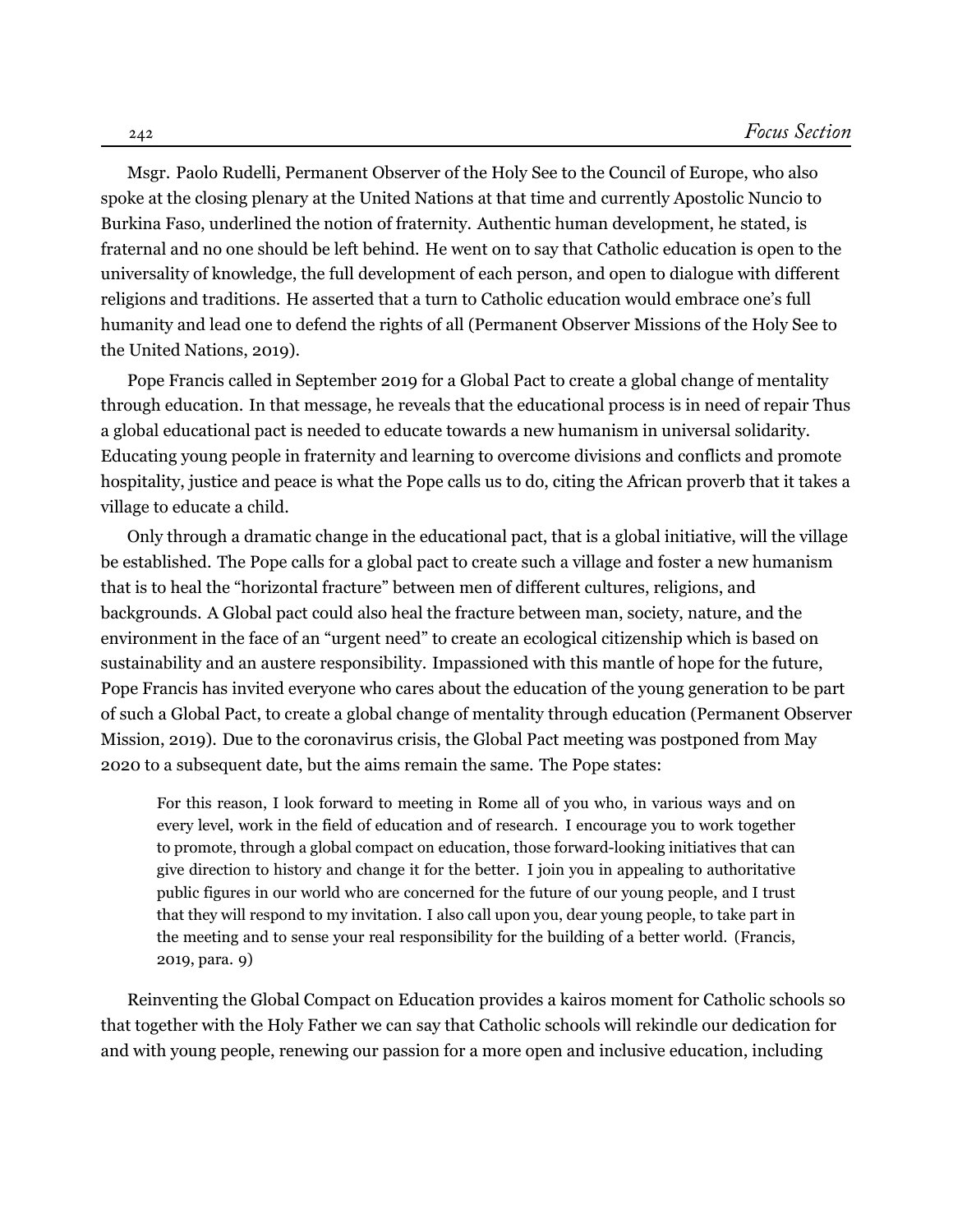patient listening, constructive dialogue and better mutual understanding. In an address to the Congregation of Catholic Education at their last plenary session on February 13, 2017 Pope Francis states in reference to the global village the position of Catholic schools:

Catholic educational institutes are called, in the front line, to practice the grammar of dialogue that forms to encounter an appreciation of the cultural and religious diversities. Dialogue, in fact, educates when a person relates with respect, esteem, sincerity in listening and expresses himself with authenticity, without obfuscating or mitigating his identity nourished by evangelical inspiration. We are encouraged by the conviction that the new generations, educated in a Christian way to dialogue, will come out of the school and university classrooms motivated to build bridges and, hence, to find new answers to the many challenges of our time. [Francis](#page-13-4) ([2017\)](#page-13-4)

Catholic schools contribute substantially to the global community. In addition to the fact that Catholic schools are uniquely capable of passing on belief to the next generations, they have been, and are purposeful centers of mercy for immigrants and refugees, sanctuaries of promise and hope, especially in marginal urban neighborhoods. The Church has in a special way the duty and the right of educating, for it has a divine mission of helping all to arrive at the fullness of Christian life [Canon 794 §1].

In a special way these schools form a community with parents who are the primary educators of their children. There must be the closest cooperation between parents and the teachers to whom they entrust their children to be educated. In fulfilling their task, teachers are to collaborate closely with the parents and willingly listen to them; associations and meetings of parents are to be set up and held in high esteem [Canon 796 §2]. They also create a spirit of community that engenders in students an ethos of caring, commitment, and safety, as well as civic knowledge and engagement.

Education must pay regard to the formation of the whole person, so that all may attain their eternal destiny and at the same time promote the common good of society. Children and young persons are therefore to be cared for in such a way that their physical, moral and intellectual talents may develop in a harmonious manner, so that they may attain a greater sense of responsibility and a right use of freedom, and be formed to take an active part in social life. [Canon 795] Consequently, Catholic schools can become a radical foundation for a renewed humanism promoted by the Holy Father. Many of these schools can serve as best practice, setting the pace for the advancement of the Global Pact.

### **Challenges and Opportunities for Catholic Schools**

The World Congress was an opportunity for participants to share their experiences and achievements, as well as the challenges they face. In her address at the opening plenary included in this symposium, Augusta Muthigani, then President of OIEC, considered eight such challenges: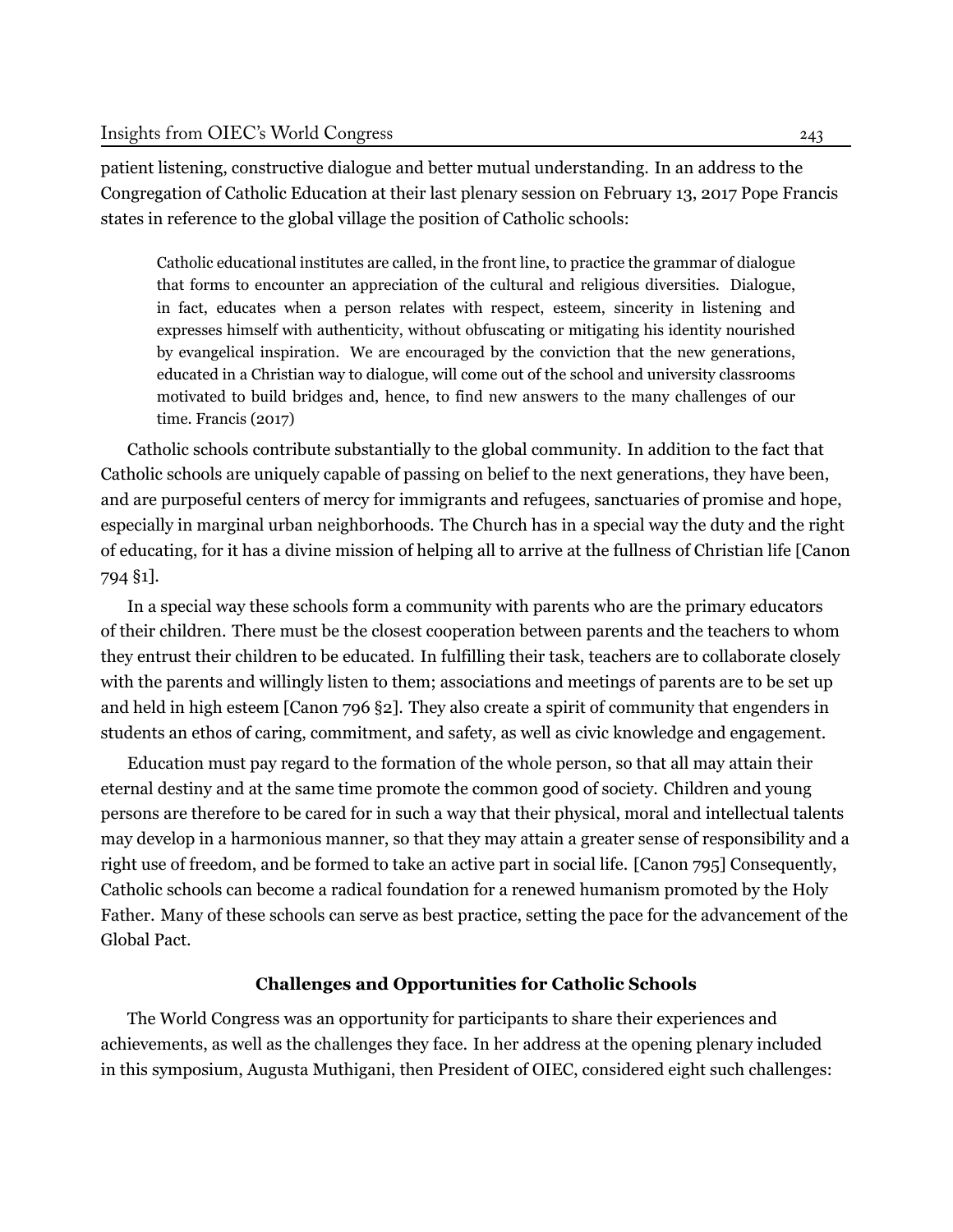(1) the decline in the depth of faith and values; (2) an inadequate number of clergy and religious serving in schools; (3) a changing scenario for teaching personnel; (4) a changing face of families; (5) ethical and religious pluralism; (6) inadequate child safety mechanism; (7) lack of research, data and documentation; and finally (8) the need for catholic Schools to reach the socio-economically marginalized. Based on an analysis of these challenges, she called on educators and leaders to tell their story of provision of holistic quality education without apology. Catholic schools need to be clear on what they have achieved worldwide, the values they have inculcated in millions of citizens, and their beneficial socio-economic impact on societies. But there is also a need among others to build capacity for teachers and principals, equip them to engage in the public space on issues that affect Catholic education and expand collaborations with Catholic universities to improve the quality of the education being provided.

The realities of Catholic schools differ depending on local and country context. To set the stage for the closing plenary at the United Nations, one of us was asked to provide a profile of Catholic schools globally. Two articles in this symposium build on that presentation. The first article focuses on the global south while the second considers developing countries. Two broad trends have been affecting Catholic education globally, with potential implications for university research and programs in support of K12 schools. The first trend is a shift of enrollment in K12 Catholic education towards the global south and especially Africa in terms of the sheer number of students enrolled in schools. The second trend relates to the deepening learning crisis in K12 education affecting much of the developing world, and again especially Africa. These two trends have implications for university research and programs in support of K12 Catholic schools on the continent. Because of these trends, it could be argued that apart from discussions related to Catholic identity, which are of course important, more attention should be placed by Catholic schools and the universities that support them, including in the West, on the related but distinct issue of how to improve basic learning for students enrolled in K12 Catholic schools.

In developed countries, or at least in some of them, the issues are somewhat different. Providing a quality and holistic education experience is needed as well and remains a challenge, especially for disadvantaged groups. But in addition, in several countries, Catholic schools face challenges in terms of enrollment. In the United States in particular, enrollment has been declining for 50 years. In a few other countries, including in Great Britain and Ireland, enrollment has remained steady, but the market share of Catholic schools has been declining, suggesting challenges in attracting students. Different factors are at work here. The issue of affordability is one of the main reasons for the more severe drop in enrollment in the United States in comparison to Great Britain and Ireland, given that in the United States, lack of state support and rising tuition costs have led Catholic schools to be too costly for many parents. Still, despite differences between countries, some of the deeper challenges faced by Catholic schools and some of the responses that could be suggested to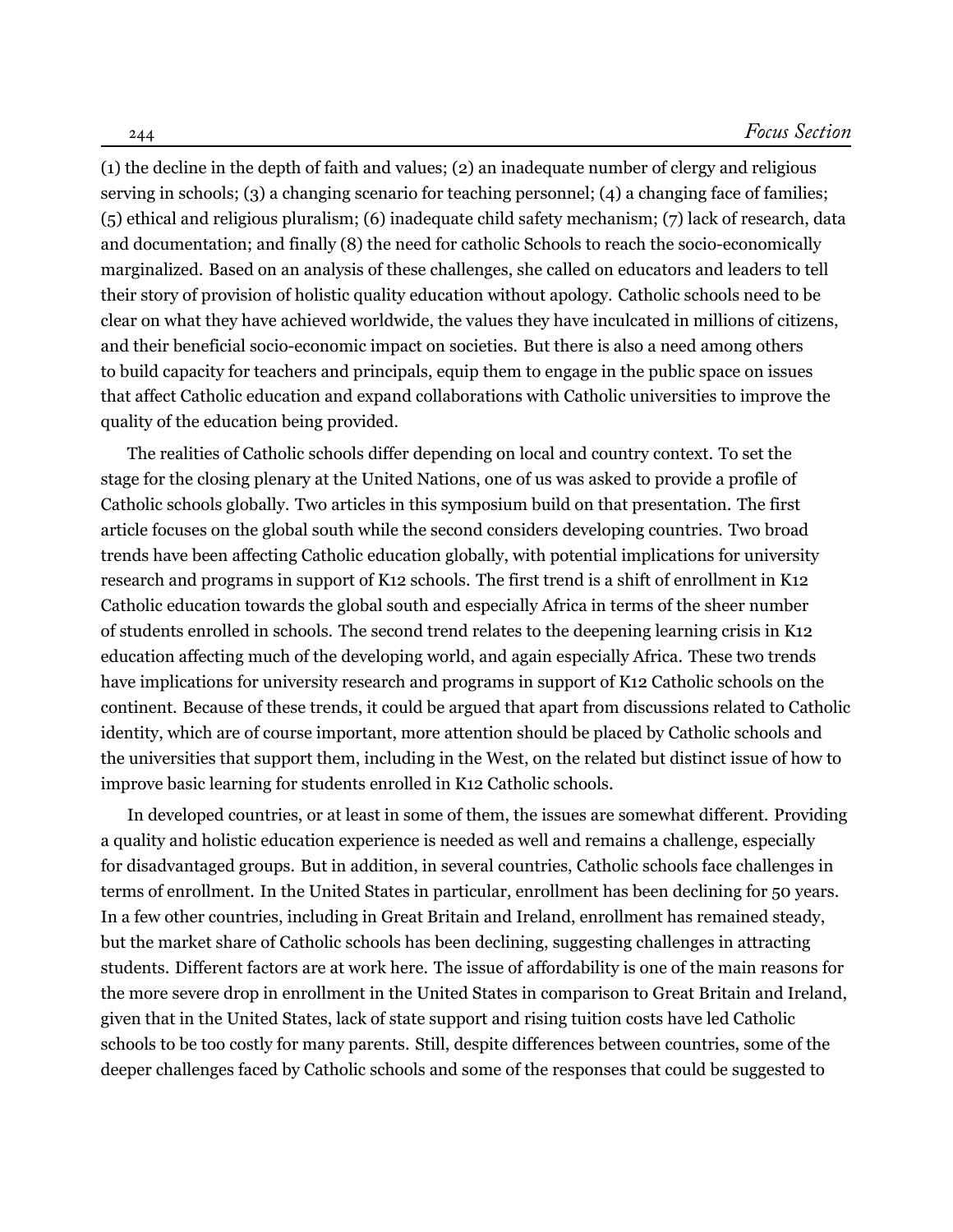meet these challenges may not be that different across the three countries. In order to illustrate these challenges, after a discussion of trends in all three countries, an analysis of perceptions of Catholic schools in the Unite States is provided.

The last article included in this symposium by Agbonkhianmeghe Orobator considers the prophetic message of *Laudato Si*, which served as a source of inspiration for the Congress. There is clear evidence that our generation and our civilization teeter on the brink of a man-made disaster of global scale. Climate change stands as the defining question of our century. Calls to global action are as strident and passionate as the enormity of the situation is grave and consequential. Of particular significance is Pope Francis' encyclical letter Laudato Si' on the care for our Common Home. Orobator discusses some of the main messages from Laudato Si' and their implications for Catholic schools, calling for pedagogical models of "ecological education" or "environmental education". The article is adapted with minor modifications from his keynote address on the first day of OIEC's World Congress.

How can Catholic schools respond to the challenges they face? Many examples of best practice were shared at the World Congress, including to promote outreach to the periphery and a change in pedagogical models. While these examples cannot be shared in details in this symposium due to limited space, speakers at the closing plenary session gave forceful testimonies of innovations in the making.

Raoul Sika representing the Episcopal Commission for Catholic Education in the Republic of Congo shared a video from his school tree planting ceremony, where each tree carries the name of a child. All students at this school are trained in essential skills so that they will have a responsible attitude to protecting the earth. The students are in turn encouraged to be ecological missionaries to their families and their villages so that together they can protect and preserve the environment.

Brother Habib Zraibi, FSC, described the initiative of his order, in conjunction with the Marist Brothers, to educate child refugees in Lebanon. Named the Fratelli Project, this initiative seeks to help the refugees in Lebanon. These religious orders operate two centers in Lebanon, one in Rmeileh and one in Bourj Hammoud. They serve roughly 1,000 children from Syria, Iraq, Palestine, and Lebanon. Br. Zraibi related that, initially, Lebanese people expressed resistance towards welcoming Syrian refugees, as Lebanon had suffered from the Syrian occupation of its country. They were tempted to ignore these refugees, saying "they deserve to suffer," but their Christian belief in charity and forgiveness enabled them to view children as victims needing assistance.

Danielle Radenen from Marseilles, France, spoke about the role of schools in promoting a culture of dialogue. Teachers, she said, had to adapt to the individual needs of students, often because students at her school come from varied backgrounds. Despite the differences between students and the difficulties they face, Radenen shared how all students are united in the respect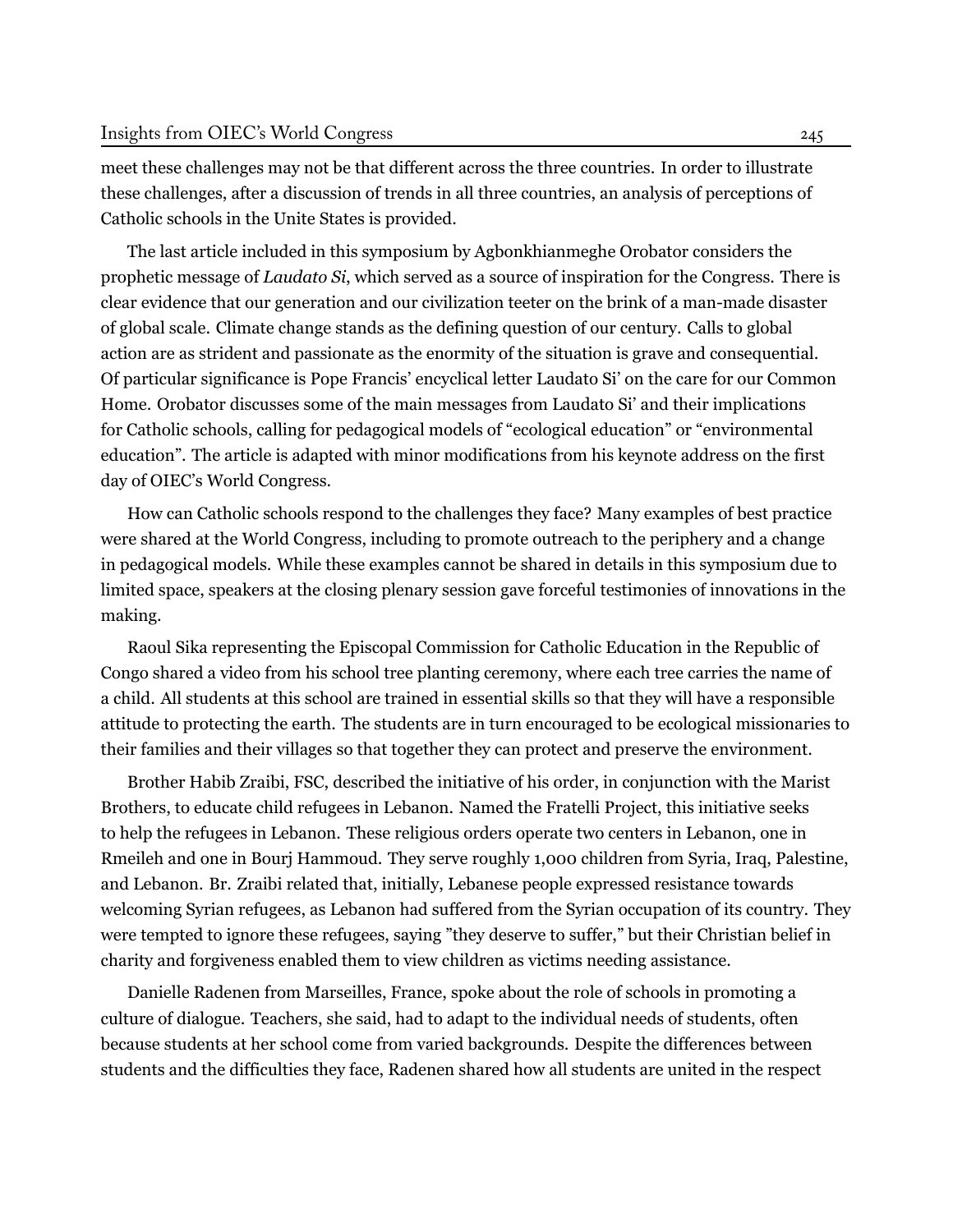they show towards staff, facilities, and each other. She mentioned that 80 percent of the population at her school was Muslim, which afforded many opportunities for interreligious dialogue.

Jaime Palacio, a lay missionary in Yurimaguas, Peru, addressed the work of Catholic education in the Amazon, and stressed the importance of making the people of the region feel included by listening to their needs. He said it is important to reread the Gospels with the perspective of Amazon culture and spirituality. He echoed Pope Francis' remarks on the deconstruction of humanism and summed up the mission of the Synod as the defense of life, the earth, and cultures.

Jose Arellano spoke about the situation of education on the island of Mindanao in the Philippines. His organization, the Madaris Volunteer Program, tries to assist the Muslim population in the newly autonomous region of Bangsamoro and to prevent its youth from developing violent extremist views. He explained that the region suffers from a low quality of basic education, as well as interreligious misunderstandings and conflicts that contribute to the possibility of extremism. The Madaris Volunteer Program sends volunteers to teach and assist with interreligious and intercultural dialogue.

Kiran Bir Sethi, Founder of Design for Change in India, spoke about her hopes for Catholic education. Bir Sethi quoted Mahatma Gandhi, who said, "The law of Love could be best understood and learned through little children." She described the commitment of children to take care of a disabled child, underlining that love and respect makes a difference in someone's life.

Finally, Br. Ojeda, FSC, presented a book on humanity and sustainable education, stressing the importance of responding both to the cry of the poor and the earth, and giving solutions to the problems that have been spelled out by the UN through the Sustainable Development Goals.

#### **Commitments Made at the Congress**

Participants at the Congress benefited from these exchanges of ideas and experiences. They also considered a number of commitments that were shared at the closing plenary to express their personal commitment to ensuring greater access for all to quality education on an equal footing, promoting opportunities of lifelong learning and promoting a "new dialogue on how we build the future of the planet" as called for by Laudato Si. Based on detailed work in labs on key topics during the Congress, the following commitments were made by participants for the next four years.

1. For a new format of education, adapted to change, and grounded in a culture of dialogue. The contemporary realities of the world force educators to constantly adapt and formulate innovative educational proposals. Among the realities that Catholic schools are committed to consider, we can note the need for a culture of dialogue between students from different religions; a solidary education in relation to the situations of extreme poverty; a Sustainable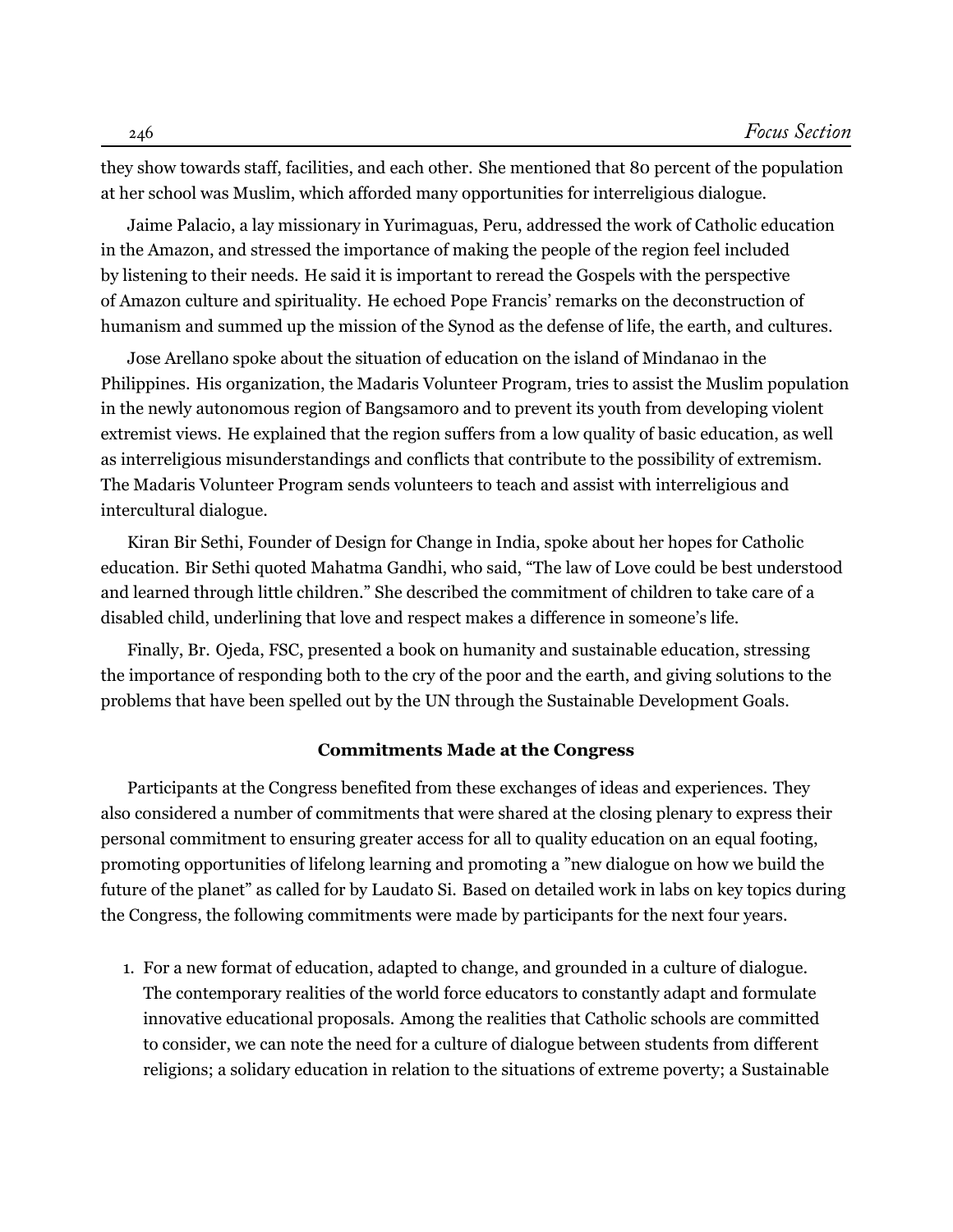Development education; a peace and human rights education. These innovations should help every student and every member of the educational community to become an actor of change.

- 2. For a Christian identity of the school, based in an evangelical root. The Catholic school is a school participating in the public service of education in each country. Its purpose is not to earn money, but to render the service of education for all, in the tradition of the great Christian educators who founded congregations engaged in the service of education. Because it is Catholic, it is a body of hope, founded by its attachment to living and witnessing the Gospel, and in connection with the local Church. Therefore, it must demonstrate this hope and commit to educating each student about the meaning of his life and transcendence. Beyond this, it is a question of recognizing the necessity and the pursuit of the spiritual development of adults. The Catholic school must train the teachers relentlessly so that they can promote the human fulfillment of all those entrusted to them. The Catholic school must train the teachers relentlessly so that they can promote the human fulfillment of all those entrusted to them.
- 3. For an inclusive school, open to all and especially to the outskirts. The Catholic schools, strongly inspired by the message of the Gospel, have the vocation to offer the educational service for all, and especially for the poorest. They commit themselves to develop a particular attention to every person, and to go to meet, sometimes against the flow, those who come from the most vulnerable groups. They are also committed to practicing inclusion and developing, adapting their own educational structures to the needs of the most forgotten young people living in their periphery. Inclusive education is fundamentally about the Catholic school's mission to provide a quality, comprehensive educational service and equal opportunities for all children and young people around the world. It is therefore necessary to promote an inclusive model that is committed to the territory, interculturality, acceptance of differences and attention to diversity. Families must also be reached through educational itineraries that accompany parents from preschool to secondary education.
- 4. For a training of leaders and teachers adapted to contemporary educational realities. Throughout the world, Catholic schools must seek a commitment to teachers and leaders training, which takes into account education in contemporary reality, and produces control strategies: against school failure; against early de-schooling; against school dropout; against teenagers' desocialization; against illiteracy; against violence in schools, and against the communitarianism within the establishment. Training centers and Catholic Universities must work tirelessly to train leaders so that they are better educated and above all better equipped to face this educational responsibility. It is proposed that the sharing of experiences between training institutes and universities and teachers from different countries be strengthened, and that the professionalization of teachers and leaders of Catholic schools be promoted.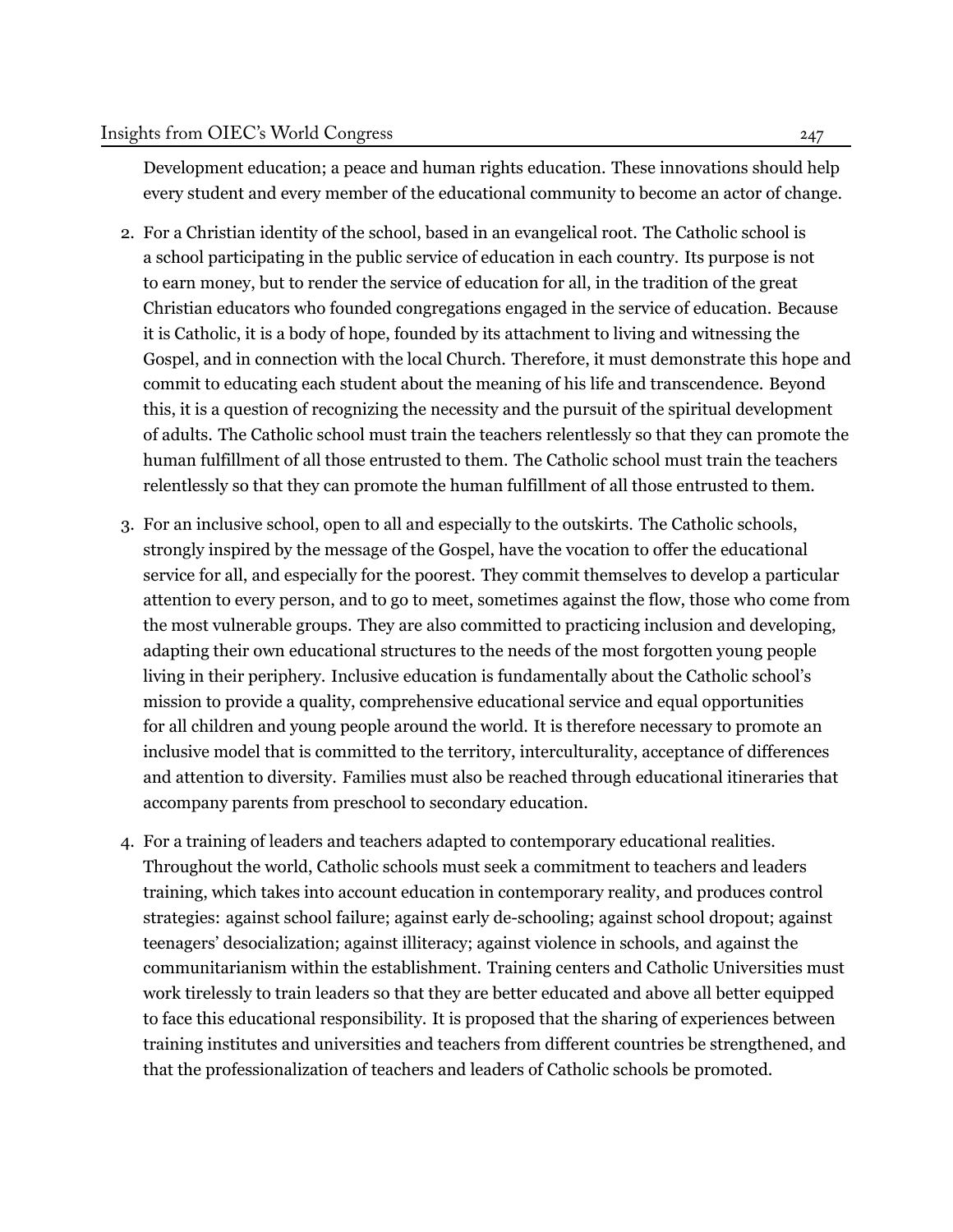- 5. For a quality education, inspired by the Gospel and oriented towards the safeguarding of the Common House (*Laudato Si*). The world, our world, the Common House, is in danger, threatened by serious climatic and ecological dysfunctions produced by an economic development based on hyperbolic growth and little respect for nature and by associated human activities. The United Nations have made commitments, the SDGs. Pope Francis, in his encyclical Laudato Si invites us to become aware of this reality and to act responsibly for the safeguarding of the common house. Catholic schools must make a firm commitment to support the commitments of the international community by developing within each school, large or small, structuring educational projects for quality education (SDG4) and, above all, an awareness of each student that he can become an actor in the safeguarding of the common house. The development of the programs I can, or Planet OIEC within the OIEC corresponds to the beginning of the answer. They make it possible to better develop an "ethos" of Catholic education, through all disciplinary knowledge, in order to build a transdisciplinary ethic. The OIEC could also commit to a "green tree" program for all the countries of the world. Catholic schools must […] support the commitments of the international community by developing within each school, large or small, structuring educational projects for quality education (SDG4) and, above all, an awareness of each student that he can become an actor in the safeguarding of the common house.
- 6. For a positive and constructive presence in international organizations. The right to education is a human right (article 26 of the Universal Declaration of human rights). Catholic schools are represented, through the OIEC, within the United Nations system: ECOSOC (Geneva and New York) and UNESCO (Paris). They are also represented in the Council of Europe. Within these bodies, OIEC representatives act in connection with the OIDEL, to support the freedom of education on the one hand, and to defend, together with other NGOs, the right to education, on the other hand. Today, the international community is committed to a 2030 Education program, supported by the OIEC. It is therefore up to the Catholic schools of the world to become better acquainted with this program and to contribute more to the debate on the formulation of indicators of quality education on the one hand (SDG4), and educational policies of the States on the other. The OIEC is committed to do everything in their power to assist the Rome Forum in this work of structuring the representation of Catholic organizations in international organizations.
- 7. For the design of tools and resources adapted to the objective of preservation of the Common House inspired by *Laudato Si*. Education is not just a matter of principle. It is also based on the production of methods, tools, and edition, serving the innovative goals of education. Catholic schools, given their prophetic responsibility regarding education for the preservation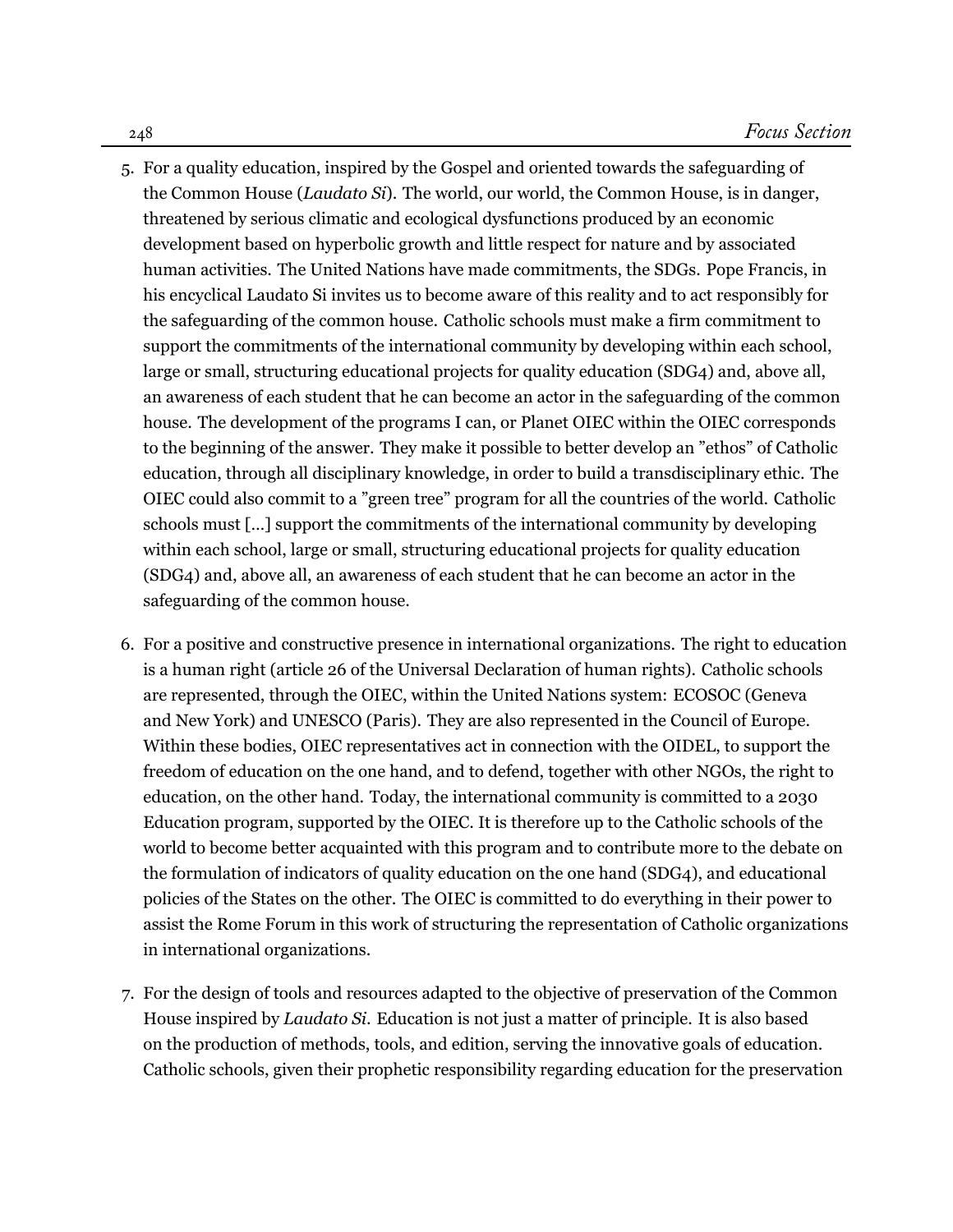of the Common House, must contribute to the experimentation and the spreading of new teaching methods. They can do this with the help of universities, congregations, educational research centers, textbooks or software publishers.

- 8. For a work in network, formal education around child protection. Catholic education must be thought beyond school. As requested by Pope Francis, it must join the young people in their environment. Indeed, more than 265 million children are currently out of school and 22% of them (60 million students) are of primary school age. They come from the most vulnerable groups and remain excluded every year from the school system. While it is unfortunately not possible to imagine being able to offer an immediate solution to all these children, it is nevertheless essential to support the efforts of the organizations and congregations that engage on the ground for children's protection. When children are in great danger (unaccompanied minors, child soldiers, refugees, child labor, slavery, prostitution, etc.), the Catholic school must remain preoccupied and mobilized to propose solutions. It connects more with organizations and congregations working in the non-formal education sphere. Catholic schools are therefore called upon to work in processes of inclusion beyond school, in a context of mobility and high exclusion in non-formal extracurricular projects. It is essential to integrate the formal and the non-formal. To connect the formal and the non-formal, it is necessary to work in network and change our vision in our proposals for social action for the centers in order to make our schools more inclusive. Each school can generate local, national and international projects in which formal and non-formal education are linked, in order to widen the vision of an education to the service of the social transformation of our students, our teachers and therefore our families. The Church is now going through a difficult time due to the scandals related to pedophilia. Catholic schools must be particularly careful about the protection of children against any form of attack or abuse, which they cannot tolerate or conceal under any circumstances if they wish to remain exemplary. Beyond that, it is a question of fostering a culture of encounter and dialogue, but also of conversion, through travel, technology, mutual understanding and attention to the experience of poverty. Students and their families should continue to be sensitized to human rights violations around the world in an age-appropriate way so that they can understand how their actions can contribute to a better world.
- 9. The challenges of child protection and the fight against all forms of abuse. The Church is now going through a difficult time due to the scandals related to pedophilia. Catholic schools must be particularly careful about the protection of children against any form of attack or abuse, which they cannot tolerate or conceal under any circumstances if they wish to remain exemplary. Beyond sexual abuse alone, they must focus on promoting in each country and for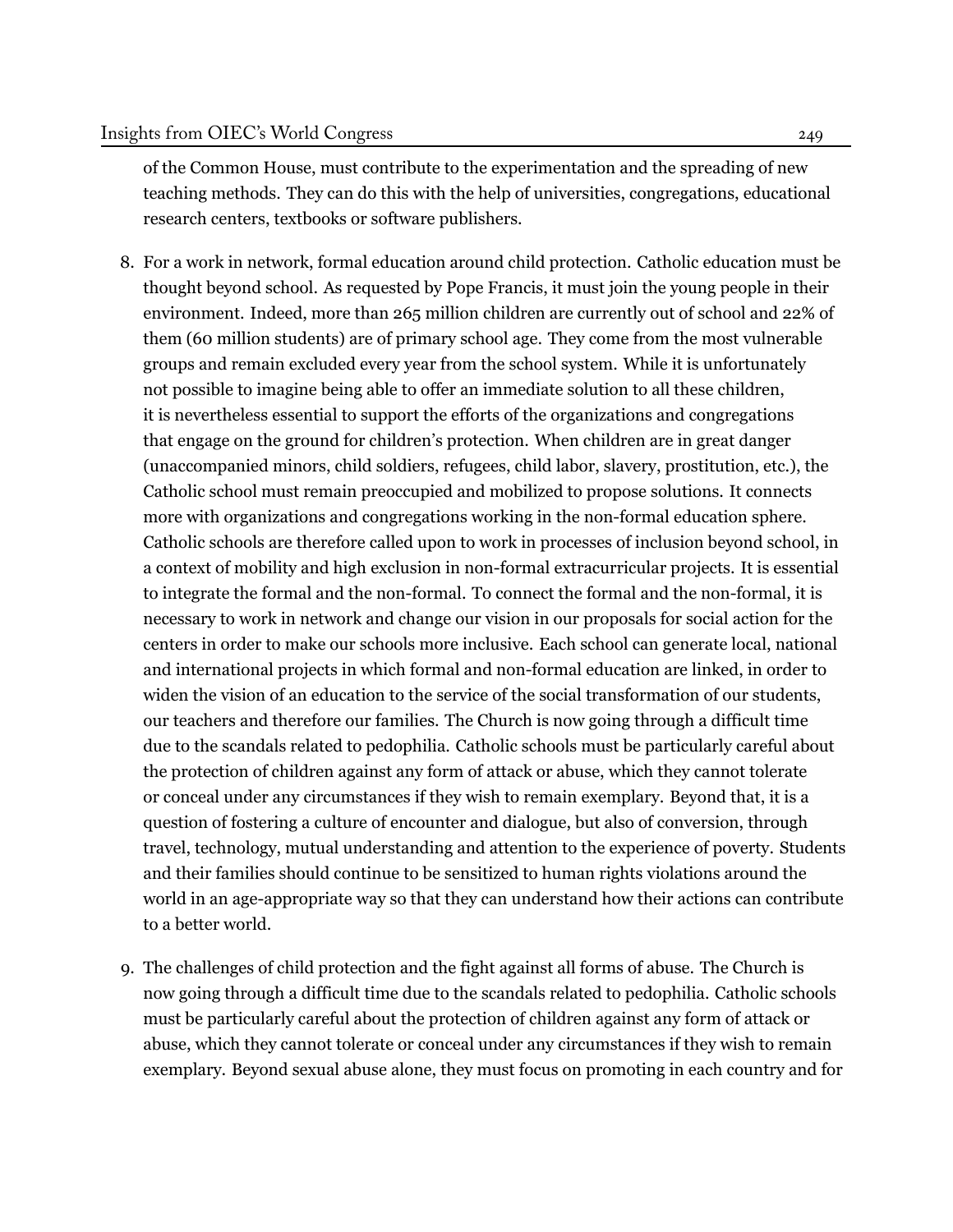each school, tools for the prevention and protection of minors, such as guidelines, protection standards, adapted training tools for teachers and an efficient recruitment procedure for teachers. They must also educate young people about a human sexuality.